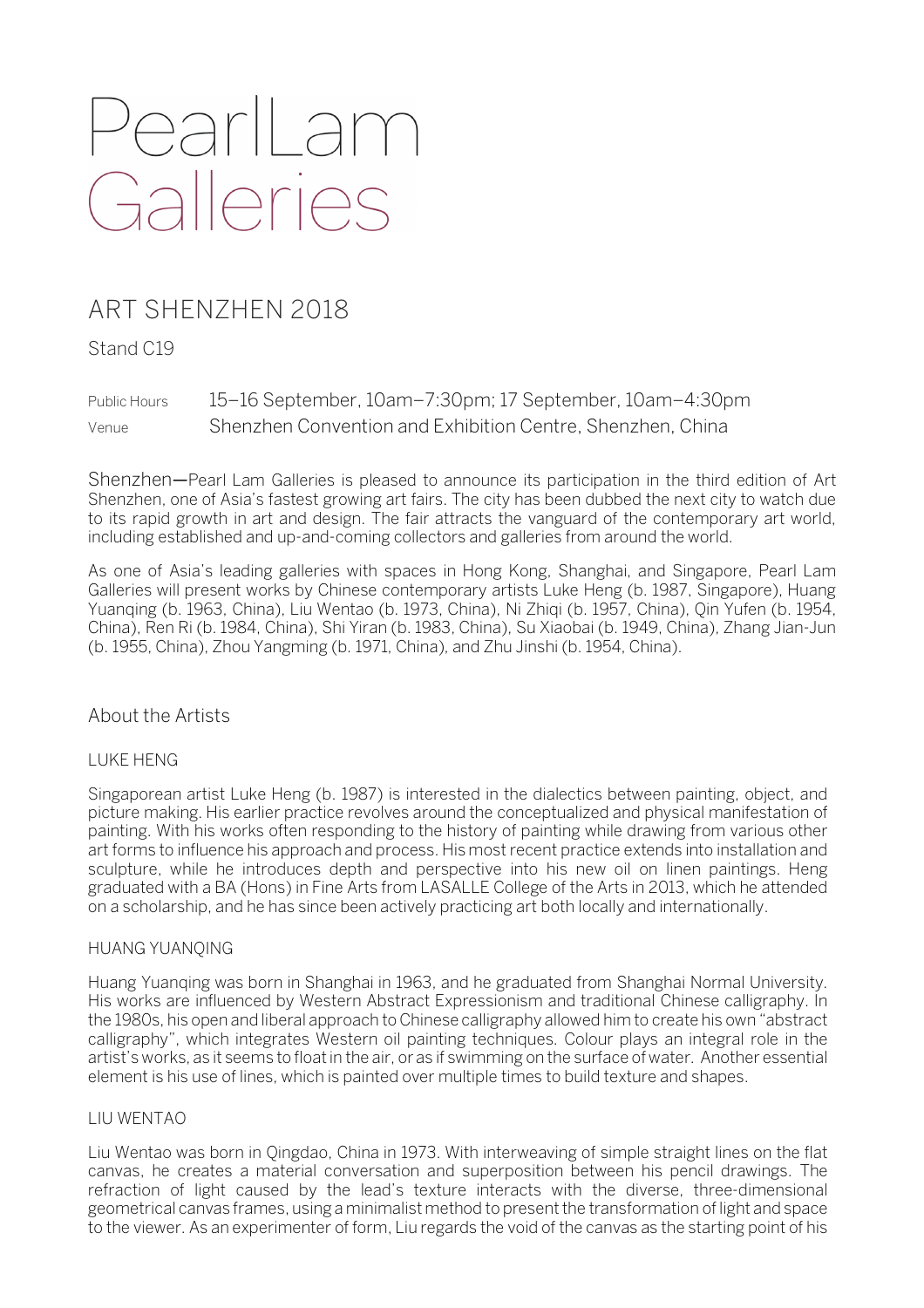works. His dark lead pencil strokes are not created to manufacture meaning; instead, they endlessly contribute to a combined dialectical relationship between "nothingness" and "presence".

# NI ZHIQI

Ni Zhiqi was born in 1957 in Shanghai, China. He graduated from the Shanghai Light Industry College and furthered his studies at the Royal Academy of Fine Arts in Belgium, where he was awarded the first-class prize in the exhibition by Karel Veslat. In Ni's Alhambra series (2017), which combines both collage and paint, the artist chose to cover the canvas with a specific handmade paper produced by ancient and secretive Chinese papermaking techniques. The core concept hidden in the faded colour and rough edges of his works is a philosophical outlook on time and memories from an Asian perspective.

# QIN YUFEN

Qin Yufen was born in 1954 in Shandong province. She began to create abstract art in the late 1970s. In the mid-1980s, she moved to Germany where she was influenced by Western painting. Her works from this period used both Western and traditional Chinese ink painting techniques, while still depicting Oriental aesthetics of tranquillity and ethereality embodied by Zen meditation. Her works often integrate visuals, audio, and symbols of Chinese traditions, as well as modern elements. Qin's concepts are implied in the poetic atmosphere, as she uses her unique feminine way of expressing the individual aesthetics of selfexamination and contemplation.

#### REN RI

Ren Ri was born in 1984 in Harbin, China. He studied fine art at Tsinghua University before receiving his master's degree at Saint-Petersburg Herzen State University in Russia. He also holds a PhD in Fine Art from Central Academy of Fine Arts, Beijing. Ren's choice of medium is beeswax. The artist's understanding of bee psychology helps him to collaboration with the bees to create a series of mesmerizing sculptures. His most famous series, Yuansu II, consists of stunning geometrical sculptures, made using bee psychology. The queen was put in the middle of a box, while the other bees started building around her. Every seven days, a reference to the seven days of creation, Ren Ri randomly changed the position of the box by rolling a dice to create the shape of the sculpture.

#### SHI YIRAN

Shi Yiran was born in Jining, Inner Mongolia in 1983. In 2017, she graduated from the department of oil painting at China Academy of Art (CAA) and received her doctorate in Painting Practice. Shi works solely on oil paintings with her works originating in realism. She uses wit to express her own thoughts, as well as those of an entire generation. The brushwork of Shi's paintings is so delicate that people and scenery are ambiguous, as if they were covered by a veil. Her works partly relate to her growth experience, embodying the conflicts between her memory and reality and showcasing unique lyricism.

#### SU XIAOBAI

Su Xiaobai was born in Wuhan, China in 1949. He gained first-hand experience of avant-garde Western art while studying at Kunstakademie in Dusseldorf, which radically affected his outlook. During the 1990s, his work became progressively less figurative, and following his return to China in 2003, it has increasingly focused on essential characteristics of colour, shape, and surface. Su unrestrainedly experimented with oil, lacquer, linen, wood, and other materials as a substitute for oil on canvas, where lacquer and linen are in a purely structural and balanced composition. These elements alone underpin the creation of paintings whose self-contained presence is both affective and mysterious.

#### ZHANG JIAN-JUN

Zhang Jian-Jun was born in 1955 in Shanghai. He graduated from the Shanghai Theatre Academy's Department of Fine Arts in 1978 and moved to the United States in 1989. At present, he is a professional artist and Clinical Associate Professor at New York University Shanghai. Zhang began to pursue abstract painting in the 1980s. He expresses his personal perspective on humankind and the universe through the integrity of language and constantly explores the existence of the ontological status. His